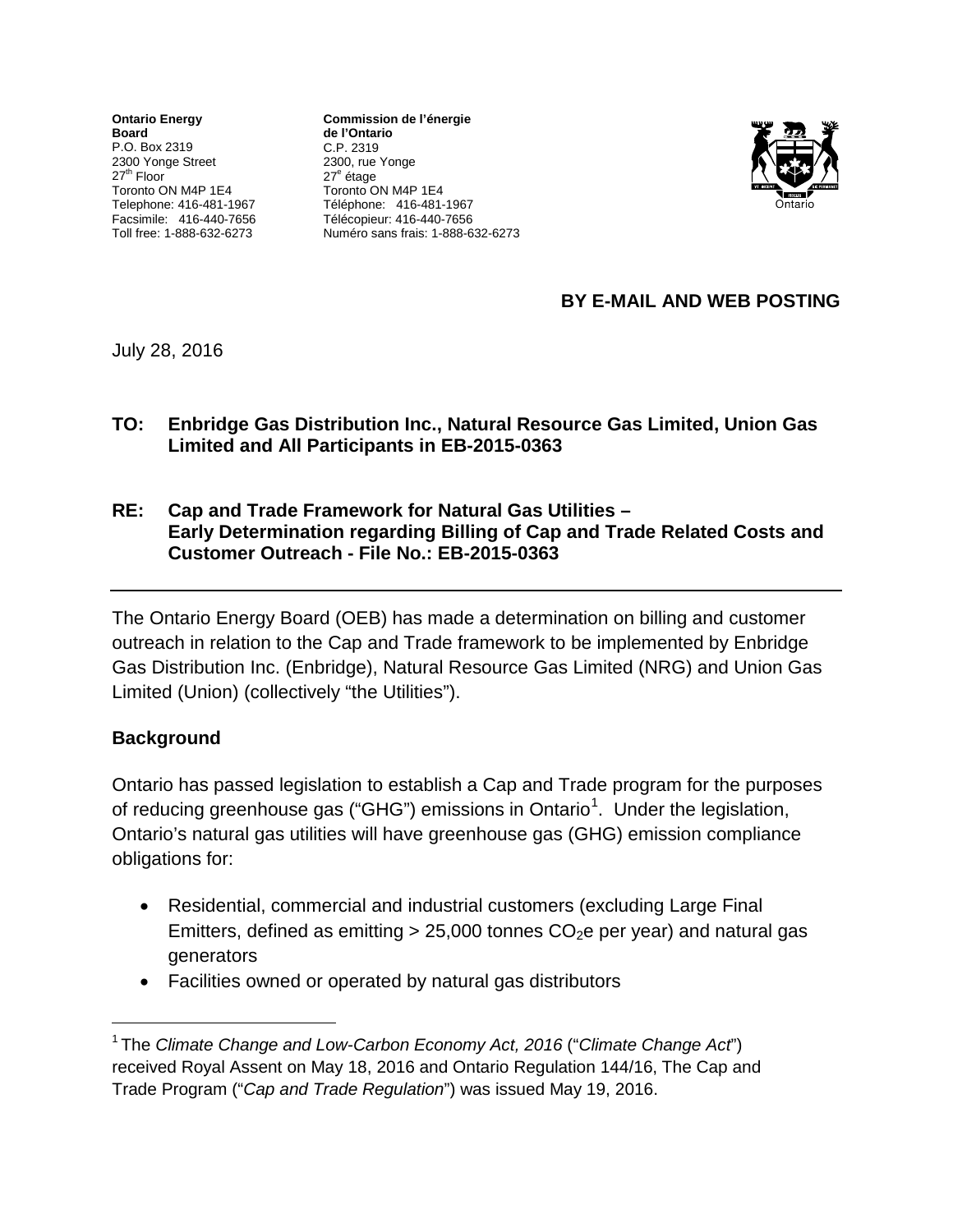In order to comply with the legislation, the Utilities will need to develop Compliance Plans to achieve their Cap and Trade obligations for both customer-related and facilityrelated obligations. The Compliance Plans will include a variety of measures such as GHG abatement activities and the purchase of emissions credits, either through auctions or other mechanisms. The OEB is responsible for assessing the cost effectiveness of the Utilities Compliance Plans for the purpose of cost recovery from ratepayers.

To facilitate its assessment of these costs, the OEB is developing a Regulatory Framework (the Framework). The Framework will provide guidance to the Utilities on the OEB's approach to assessing the costs of the Utilities' implementation of Cap and Trade and the recovery of those costs.

On May 25, 2016, the OEB issued a a [Staff Discussion Paper](http://www.ontarioenergyboard.ca/oeb/Industry/Regulatory%20Proceedings/Policy%20Initiatives%20and%20Consultations/Cap%20and%20Trade%20Compliance%20Plans%20%28EB-2015-0363%29) (the Discussion Paper) for comment, which outlined OEB staff's initial views on the key elements, issues and options for the development of a Cap and Trade Framework as it relates to natural gas utilities. Comments on the issues and proposals set out in the Discussion Paper were received from over 40 stakeholders, including the Utilities, from consumer groups representing residential, commercial and industrial gas users and from environmental organizations. All comments are posted on the [OEB's website.](http://www.ontarioenergyboard.ca/OEB/Industry/Regulatory+Proceedings/Policy+Initiatives+and+Consultations/Cap+and+Trade+Compliance+Plans+(EB-2015-0363))

The OEB has identified two issues that require early determination to facilitate the Utilities' implementation of the Cap and Trade Program by January 1, 2017. The Discussion Paper contained staff proposals on these issues. By way of letters dated April 15 and 21, 2016, Union and Enbridge indicated that they will need about six months to implement billing system changes to ensure they are ready to bill Cap and Trade related costs to customers when the Cap and Trade Program comes into effect January 1, 2017. In response to the Utilities' request the OEB has made this determination on billing for the recovery of Cap and Trade related costs and with respect to customer communications and outreach as set out in the OEB's May 25 letter.

## **Summary of the OEB Determinations**

#### Billing

A determination on the billing issue requires that decisions be made on a number of underlying rate design questions. **The OEB has accepted staff's proposals on these matters as outlined in the Discussion Paper.** The Utilities are expected to ensure the necessary system changes have been made in accordance with its determination in order that rate design and billing determination is ready for implementation by January 1, 2017.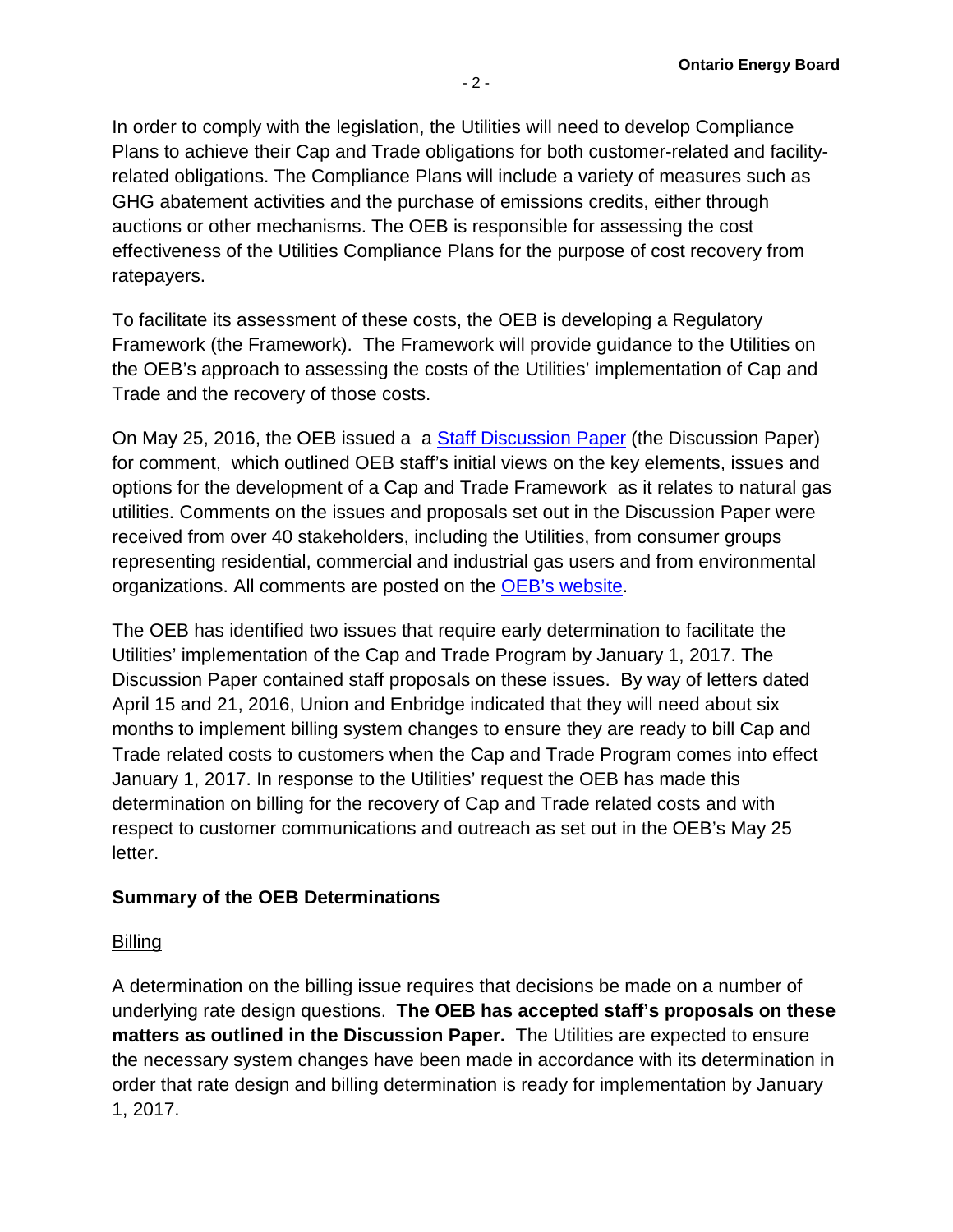### Customer Outreach

The OEB has not adopted staff's proposal on customer outreach and messaging as set out in the Discussion Paper. **The OEB will not require the Utilities to have their communications approved by the OEB. Rather, the OEB will provide key messaging to be used by the Utilities to ensure consistent information is provided to all consumers.**

## **Discussion of Billing of Cap and Trade Costs**

Under the Cap and Trade program, each utility will need to develop a Compliance Plan to meet its GHG compliance obligations under the *Climate Change Act*. The Compliance Plan will include costs of:

- Facility-related obligations for measures related to GHG emissions from facilities owned or operated by the utilities
- Customer-related obligations for measures related to GHG emissions from natural gas-fired generators and residential, commercial and industrial customers who are not Large Final Emitters (LFEs) or voluntary participants
- Administration to meet compliance obligations

The OEB's determination addresses the two issues identified in the May 25 letter relating to the billing of the above noted costs; the type of rate and how the rate is to appear on natural gas bills.

This determination does not address the amount of the costs to be recovered or the actual rate impacts. These matters will be determined in a future rate hearing where the OEB will undertake a detailed review and assessment of the cost consequences of the Compliance Plan submitted by each of the natural gas utilities.

#### Rate Design

In order to determine the type of rate, the OEB considered the issues of cost causation, cost allocation and rate design. The OEB notes that most stakeholders supported the approach on these matters as set out in the Discussion Paper.

**The OEB has determined that customer-related obligation costs will be recovered from all customers except Large Final Emitters (LFEs) and voluntary participants, who are responsible for managing their own compliance obligation.**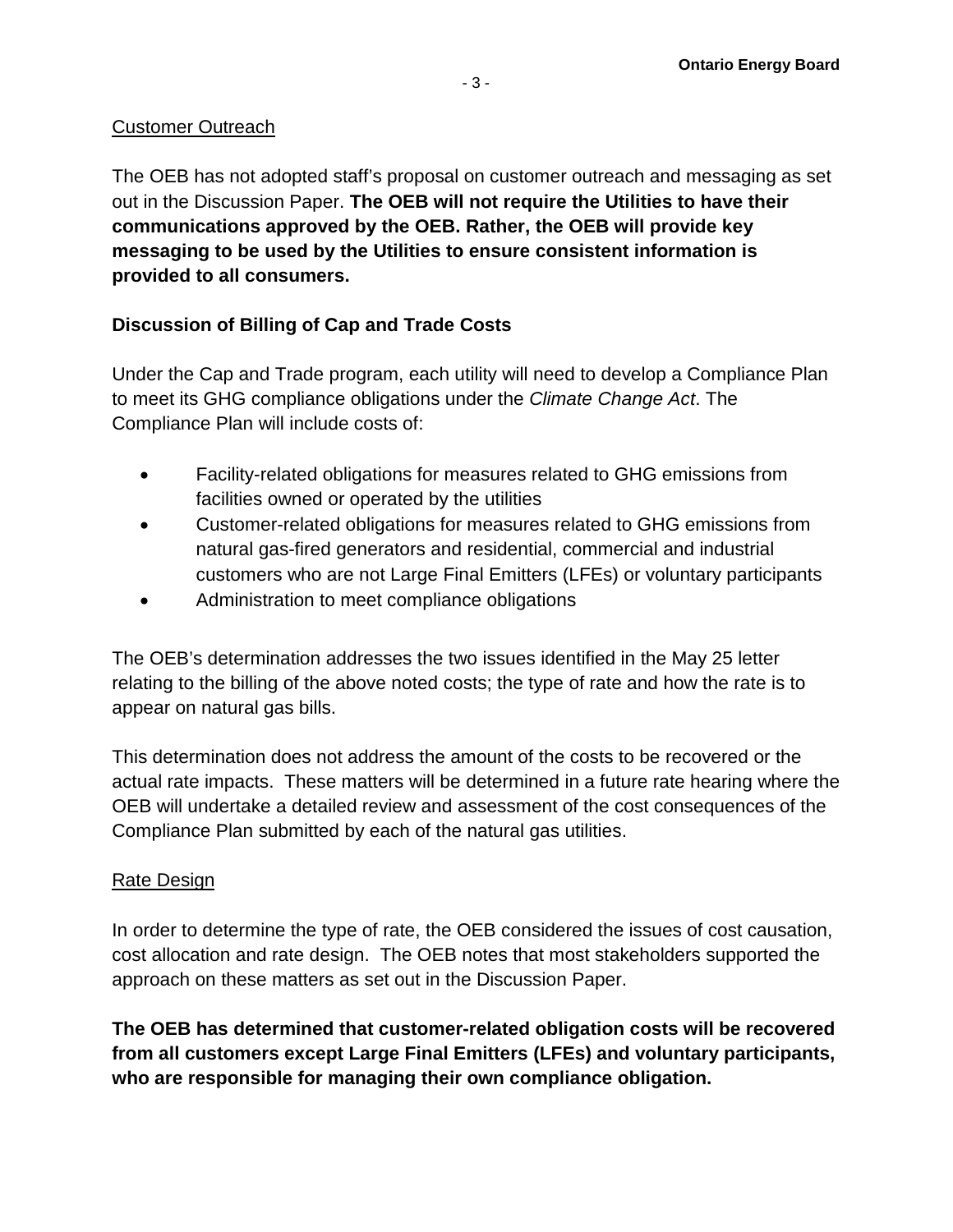Customer related costs are driven by gas consumption, which causes the GHG emissions, and therefore should be allocated and recovered based on a customer's consumption. The OEB has determined that customer-related costs will be recovered through a volumetric (m<sup>3</sup>) rate charged to each customer based on their consumption.

This rate will be separately identified on the Utility tariff sheet. Given that the rate will not apply to LFEs and voluntary participants, the tariff sheet will indicate it should be applied "as applicable" similar to other charges which are not uniformly applied to a rate class. A separate customer-related rate on the tariff sheet will assist natural gas-fired generators who bid into the market. It will also provide the information necessary for large gas users who may qualify as voluntary participants to make decisions as to whether they wish to become voluntary participants.

# **The OEB has determined that facility-related obligation costs will be recovered from all customers, as they are directly related to the delivery of natural gas to customers.**

Facility related costs will be allocated to rate classes based on consumption, given that the driver for GHG emissions is gas consumption. These costs will be recovered through a volumetric  $(m^3)$  charge based on consumption.

The rate for facility-related costs will also be separately identified on the Utility tariff sheet so that customers may easily identify these costs, and to facilitate tracking and updating as needed.

# **Administrative costs relating to the implementation and ongoing operation of the Cap and Trade Program will be allocated and recovered from all customers in the same manner as existing administrative costs.**

Most stakeholders supported the proposal in the Discussion Paper that administrative costs should be recovered from all customers. Stakeholders representing large gas users commented that a portion of these costs should not be borne by the LFEs or voluntary participants, as they would be incurring their own administrative costs to comply with the Cap and Trade Program. These stakeholders also commented that the load and associated GHG emissions from the LFEs and voluntary participants are not part of a utility's compliance obligation and that, as a result, their liability for the utility's administrative costs should be limited to those incurred in meeting facility-related GHG obligations only.

The OEB agrees that administrative costs will be incurred to support both facility-related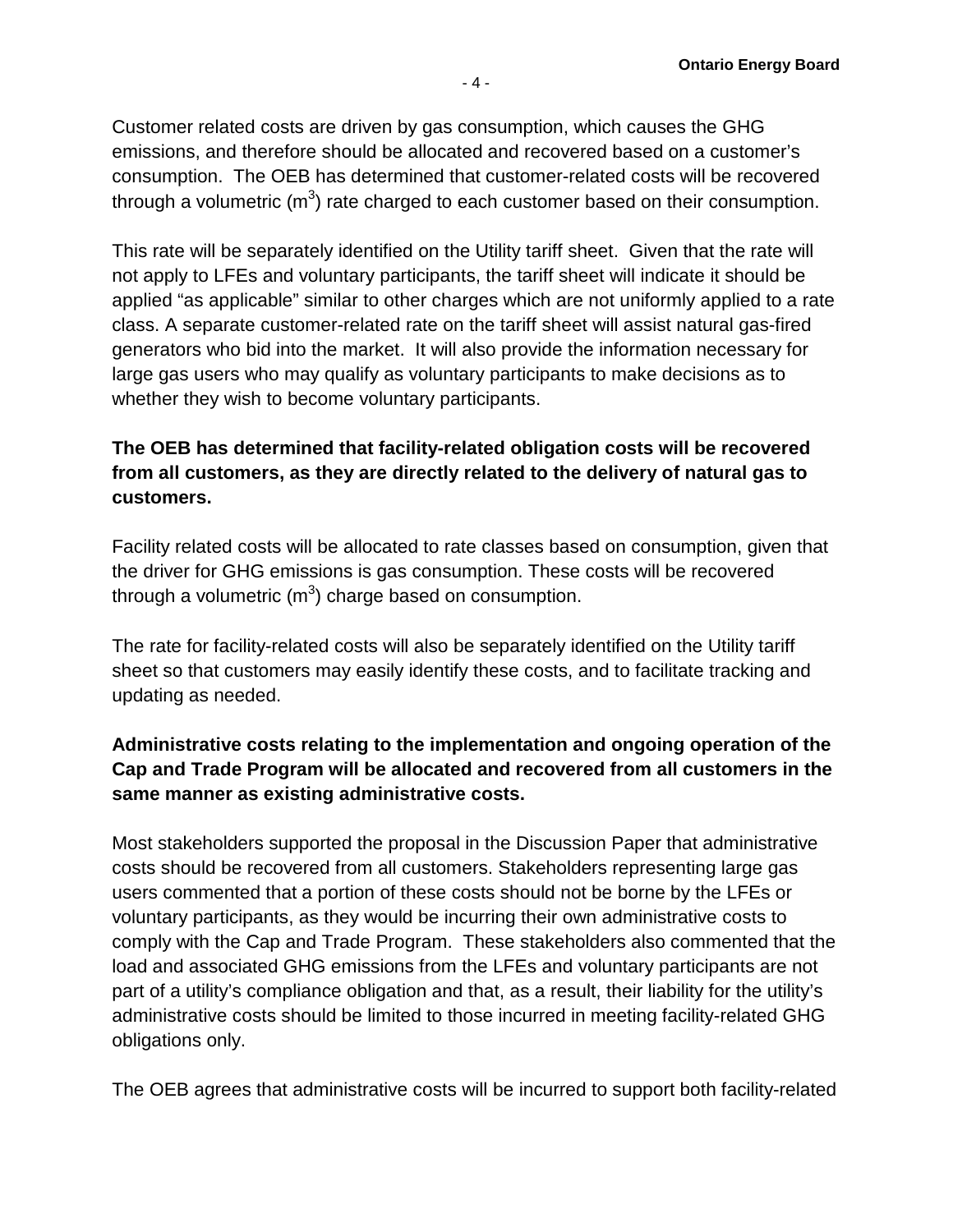and customer-related obligations. While the exact quantum of the administrative costs is not known at this time, based on research conducted on the experience in other jurisdictions the OEB does not expect these costs to be sufficiently material to justify the cost and time involved in allocating administrative costs differently than is the case today for all of a utility's other administrative costs. The OEB may revisit this approach in the future, based on experience with the Utilities' implementation of the Cap and Trade Program and associated administrative costs.

## Billing

Having determined that there should be two volumetric charges related to the recovery of approved Cap and Trade costs, the next issue for determination is how these rates should be reflected on customers' natural gas bills. **The OEB has determined that charges related to the recovery of Cap and Trade Program costs will be included in the Delivery charge on the bill**.

Comments from the Utilities and commercial, institutional and industrial gas consumers suggested that Cap and Trade related costs should be a separate line item on the bill in order to provide greater transparency and visible price signals. Some residential consumer groups specifically stated that it was not necessary to reflect Cap and Trade Program costs as a separate line as long as customers were otherwise informed of the Cap and Trade Program and resulting costs.

The OEB has determined that charges to recover costs incurred by the Utility to meet its facility-related obligations will be included in the delivery charge on the customer bill. Under the Climate Change Act, the Utilities are responsible for GHG emissions related to the operation of their equipment and facilities, as is the case for any other LFE. These costs will be part of the utility's on-going business and should be reflected in the ongoing cost of doing business like all other utility costs of operation.

The OEB has also determined that costs incurred by the natural gas utilities to meet their customer-related obligations will be included as part of the Delivery charge on the customer's bills. This charge will be included for all customers other than LFEs and voluntary participants. The Utilities are required by the Climate Change Act to be responsible for the GHG emissions related to all natural gas delivered on their distribution systems and in order to comply with this obligation they will incur costs. While these costs are not specifically tied to the activity of operating a gas transmission or distribution system, they are an ongoing business obligation of a natural gas distributor under the *Climate Change Act*.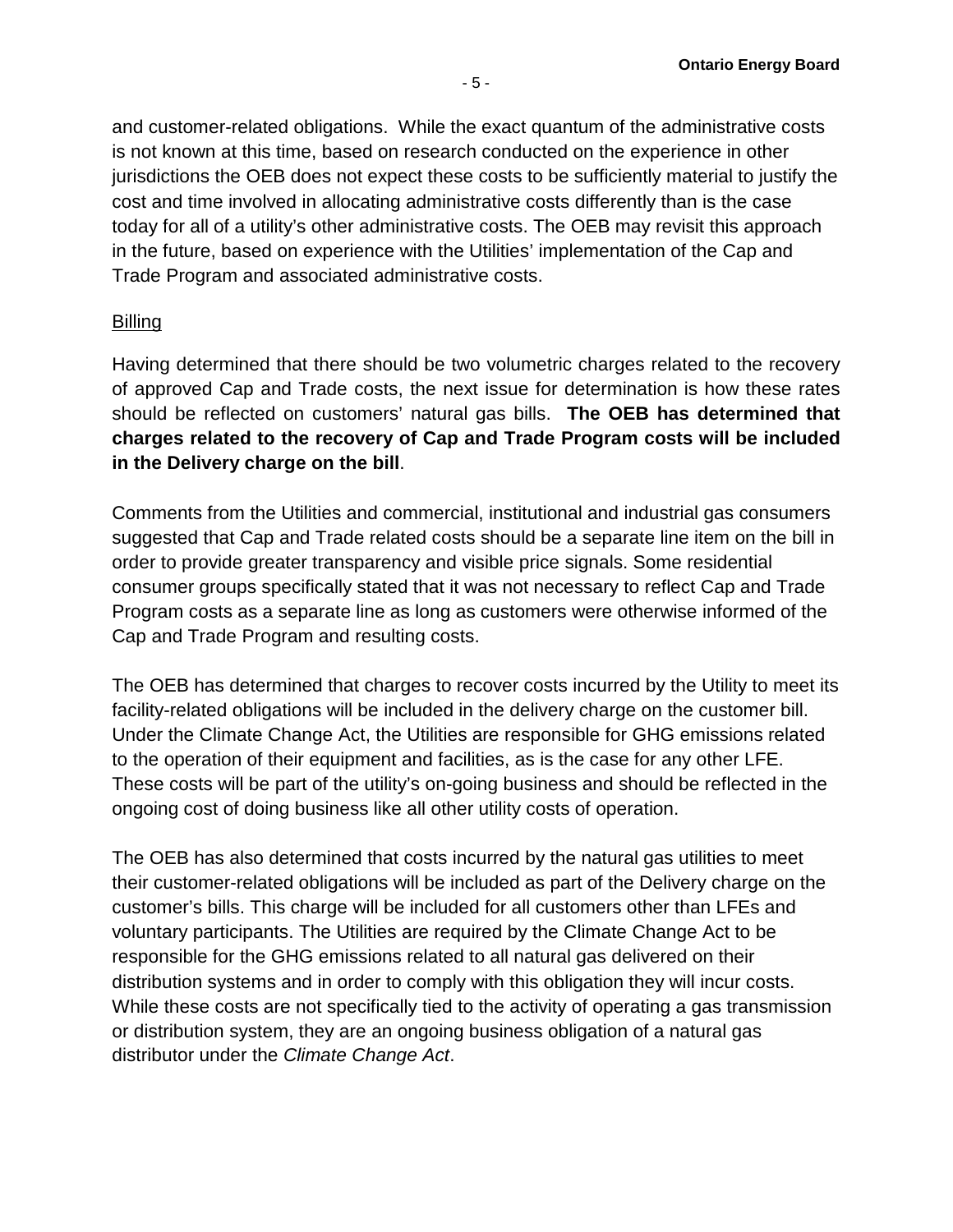Stakeholders who support a separate line item argue that a separate line item is needed to provide greater transparency and appropriate pricing signals to customers. The OEB agrees that it is important to provide customers with the information they need to better understand energy costs so that they can make appropriate choices about their energy use.

The OEB will ensure that those customers who require more detailed information will have access to that information by requiring utilities to separately identify charges associated with the recovery of Cap and Trade Program compliance on the Utility's tariff sheet. Tariff sheets are available on the Utilities' websites. Utilities will also be required to include information on Cap and Trade in the description section of monthly customer bills. In addition, as discussed below under Communications, the Utilities will be expected to provide customers with ongoing information about the Cap and Trade Program in accordance with guidance provided by the OEB.

In the OEB's view, separating out Cap and Trade related costs as a line item on the bill is inconsistent with the manner in which all other ongoing costs of operating the utility are reflected on the bill. The public policy objective of the Cap and Trade Program is to reduce GHG emissions. For the vast majority of customers, a separate line item will not provide any form of meaningful price signal. Customers other than voluntary participants cannot avoid the Cap and Trade Program related costs which will be borne by the Utility and allocated to them. Costs associated with Cap and Trade Program compliance are part of the Utilities' cost of providing natural gas service similar to other delivery costs. In the OEB's view the most important driver of consumer behaviour is total price. This has been borne out by research that the OEB has undertaken in the past in relation to consumers' response to electricity bills. This research showed that low volume customers are much more focused on the total amount owing on their bill than individual line items.

Stakeholders representing large gas users, in particular LFEs, suggested that the charge should be separated to enable them to confirm that they had been charged the appropriate amounts, recognizing the different treatment of LFEs in relation to the recovery of customer-related obligation costs. Since the OEB is requiring separate rates on the utility tariffs, large gas users (such as LFEs and voluntary participants) will have access to the information necessary to determine the amount they will be/have been charged in any billing period for both facility-related and customer-related costs.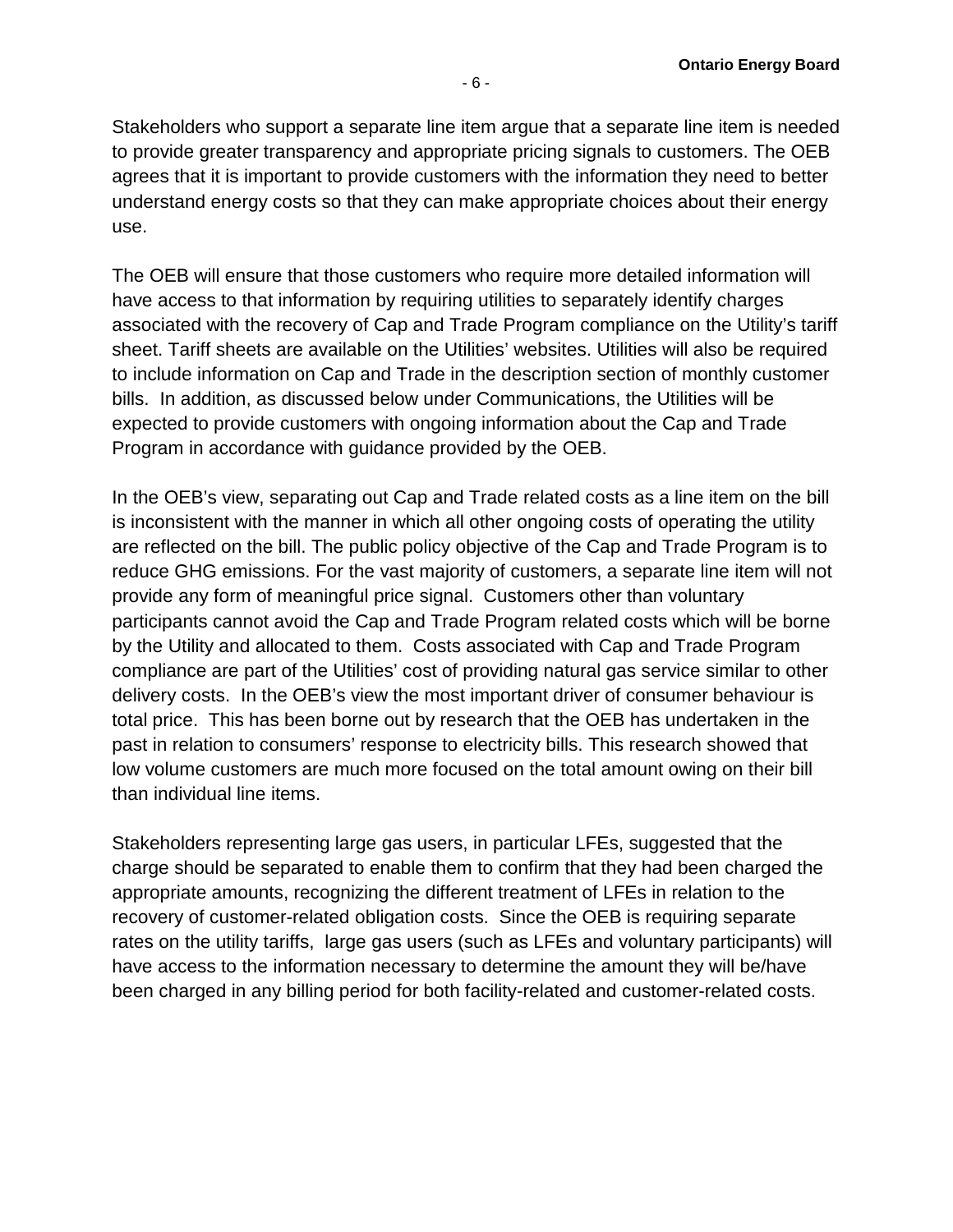### **Customer Outreach and Key Messaging**

**The OEB has determined that in order to provide all Ontario natural gas consumers with consistent information, Utilities will be expected to use a set of key messages in their customer communications which will be provided by the OEB.** The OEB will not require Utilities' customer communications to be approved before they are issued.

Stakeholders had a variety of views regarding consumer communications. Ratepayer and industry groups generally supported staff's proposal that the OEB review and approve each utility's proposed communications strategy. One residential consumer group supported a comprehensive effort on the part of the OEB and the Utilities to educate customers. The Utilities and some other stakeholders did not support explicit OEB approval of messaging and wording. They suggested that the Utilities have a better understanding of their customers and that they should manage their own communication strategies. Several of these stakeholders did support sharing bill insert communication and/or key themes to be included in customer education. The Utilities were also concerned that an additional approval process could delay the provision of timely information to customers.

The OEB considers appropriate customer outreach and education to be essential to consumer understanding of the Cap and Trade Program and the way in which the program will affect consumer bills. Given that the program is being implemented across the province, consistent messaging across all Utilities will minimize the potential for customer confusion.

The OEB has therefore decided that it will provide the Utilities with key messages that should be included in communications to low volume consumers, and will not require the Utilities to submit their communications to the OEB for approval. This will ensure consistency in messaging while allowing the Utilities the flexibility to develop their communications strategies in a way that they believe best responds to the needs of their customers. The key messages will be provided by the OEB in a separate letter. The OEB will expect the Utilities to provide their customer communication materials to the OEB prior to any Cap and Trade-related information being delivered to customers.

The OEB thanks all stakeholders for their comments on the Discussion Paper. Comments on the issues not addressed in this letter will inform the OEB as it proceeds to finalize the rest of the Framework for issuance this Fall. If stakeholders have questions regarding this letter, they may contact Laurie Klein at [laurie.klein@ontarioenergyboard.ca](mailto:laurie.klein@ontarioenergyboard.ca) or Rachele Levin at [rachele.levin@ontarioenergyboard.ca](mailto:rachele.levin@ontarioenergyboard.ca)